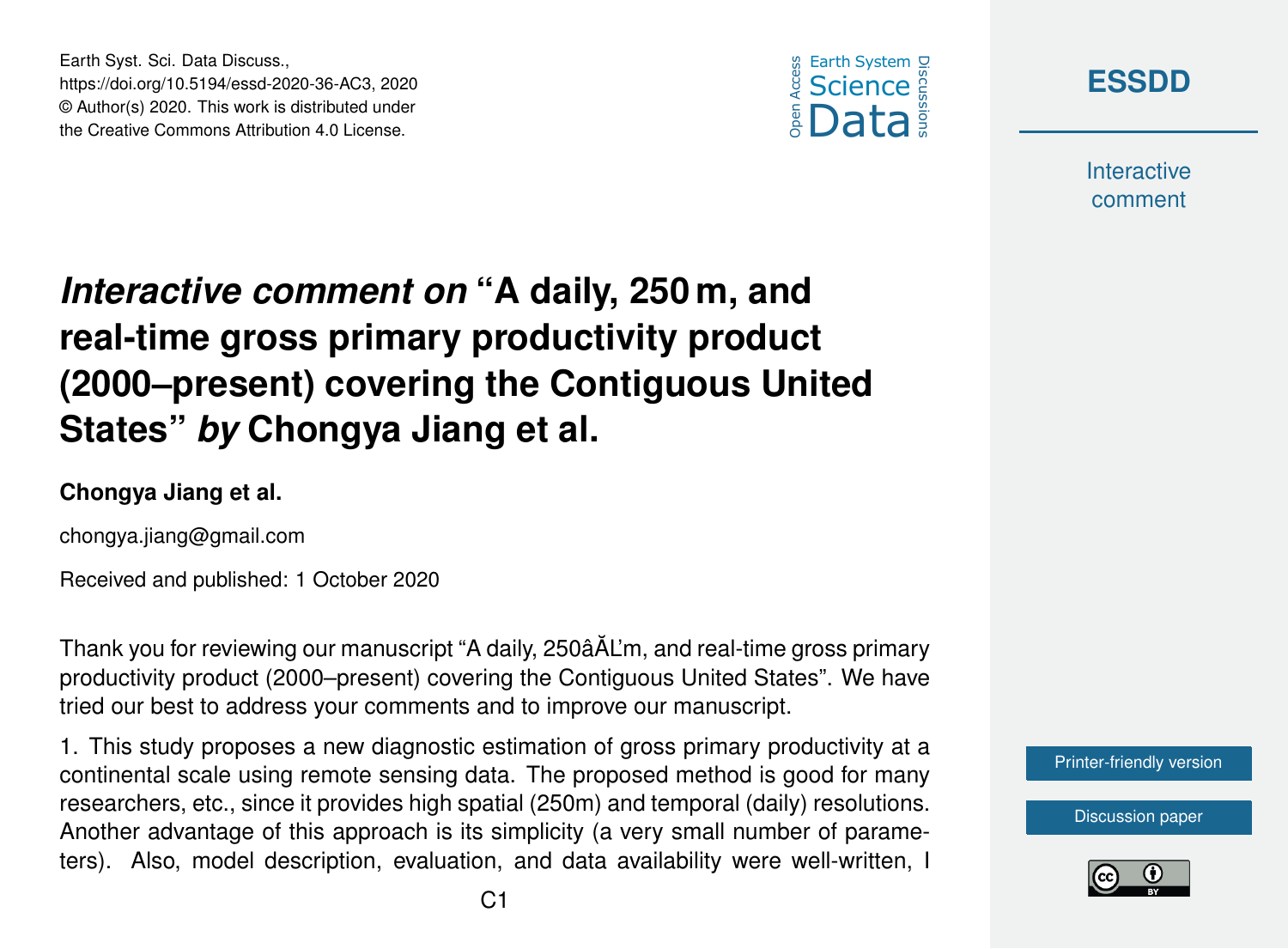believe. I have some minor comments (and questions).

We greatly appreciate your positive comments.

2. Uncertainties estimation. Adding uncertainty information is very nice, and one of the most important contributions of this study. I found clear description on GPP uncertainties, however, it is not easy to find information on each input parameters. Please add information how to define uncertainties in each input data.

Uncertainty of PAR estimation is described at L159–160 in the original manuscript: "Four different PAR estimations are then obtained by Eq. (9), and their ensemble mean and standard deviation are considered as the final estimation and uncertainty, respectively". Uncertainty of SANIRv estimation is described at L212–213 in the original manuscript: "SANIRV is supposed to be smooth within a short time period, therefore, the standard deviation within the  $\pm 3$ -day temporal window is calculated as uncertainty". Uncertainty of C4 fraction estimation is described at L244–245 in the original manuscript: "The RMSE between predicted and reference CDL C4 fraction is calculated as uncertainty". Uncertainty of slope coefficient is described at L271–272 in the original manuscript: "The RMSE between SANIRV-derived and AmeriFlux iPUE for C3 and C4 are calculated as uncertainties of cC3 and cC4, respectively".

L52-53. As far as I heard, there are several new reanalysis datasets for meteorological datasets with higher spatial resolutions. Please update the description here. I think this approach is not based on GCM, but reanalysis (of course, reanalysis is based on climate model, but reanalysis is more appropriate word. Please modify.

Thanks for the suggestions. We have changed "50 km" to "> 10 km". We have replaced "GCMs" by "reanalysis approaches".

L77. Maybe no explanation of a symbol, REDref. Please check the manuscript.

Thank you for the remaindering. We have added it to the sentence "MODIS provides long-term and real-time (2000 – present) observations of red (RedRef) and NIR (NIR- **Interactive** comment

[Printer-friendly version](https://essd.copernicus.org/preprints/essd-2020-36/essd-2020-36-AC3-print.pdf)

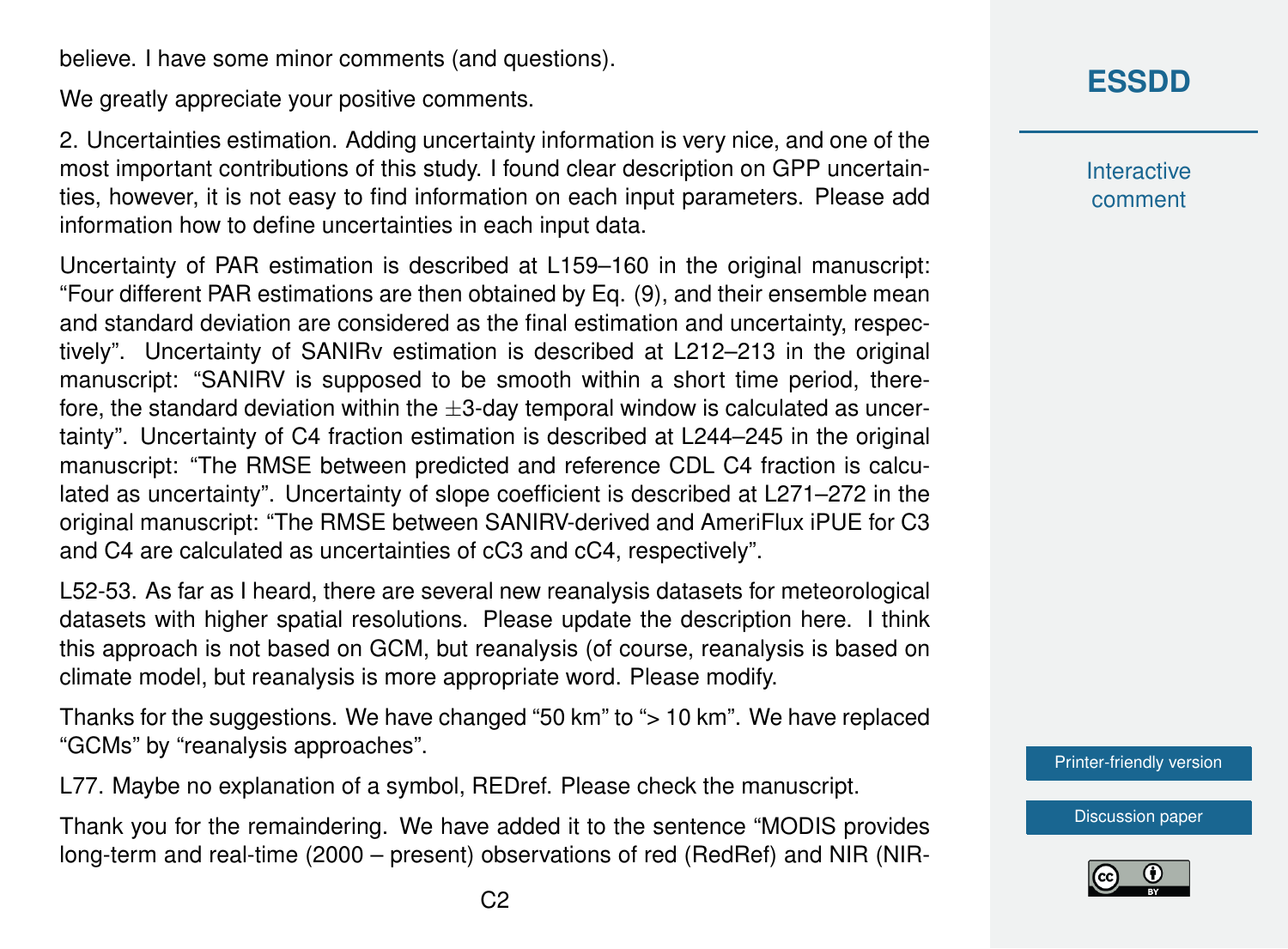Ref) reflectance".

L97. 'When vegetation in absent, iPUE is zero, and NIRvref should be zero." I don't think NIRref should be zero, since soil shows different NIRvref value. Suggest rewording.

NIRv,ref is near-infrared reflectance of vegetation. We have revised it to "When vegetation is absent, iPUE is zero and NIRV,Ref is expected to be zero".

L166-169. For quality control of surface reflectance data, did you use information on MOD09(MYD09) quality flag information? I could not find the description. If no, why?

Thanks for this comment. We did apply QC. We have added one sentence: "Only pixels with QC information of 'corrected product produced at ideal quality all bands' were used."

L176. Sensor view angle is a cause of Terra, Aqua reflectance differences. Solar zenith and azimuth angles are also important as well as sensor view angle?

Thanks for the suggestion. Terra's average overpass is around 11am, whereas Aqua's is around 1pm. They have similar solar zenith angles, but could differ in solar azimuth angle. We have revised this sentence: "the remaining cloud contamination and sun-target-sensor geometry could cause differences between morning and afternoon observations".

L196-207. Not clear, please improve it to understand it more easily.

We have revised it as follows: "For a specific pixel, soil background NIRV (NIRV,Soil) is supposed to 1) smaller than seasonal mean NIRV,Ref which includes vegetated period, and 2) smaller than 0.2 indicated by a global soil spectral library (Jiang and Fang, 2019). Therefore, NIRV,Soil is supposed to within a range of [0, min(mean(NIRV,Ref), 0.2)]. The mode of daily NIRV,Ref averaged over 2000 – 2019 within this value range is considered as NIRV,Soil. An example is given in Figure S5. Theoretically, NIRV,Soil for evergreen species cannot be obtained from time series NIRV,Ref because of the **[ESSDD](https://essd.copernicus.org/preprints/)**

**Interactive** comment

[Printer-friendly version](https://essd.copernicus.org/preprints/essd-2020-36/essd-2020-36-AC3-print.pdf)